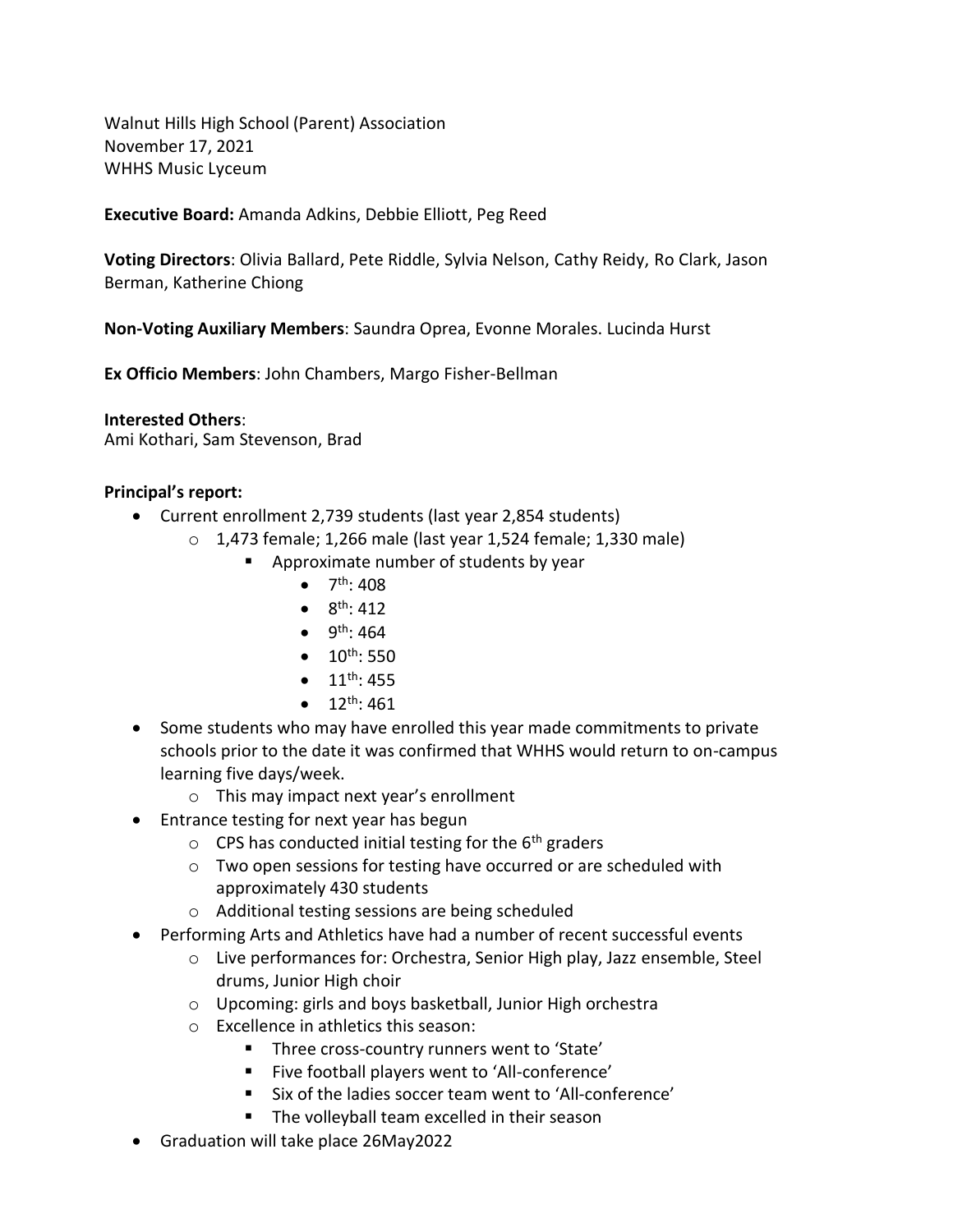o Anticipating full-capacity seating for the event

### **Discussion:**

- Bussing/traffic accidents/traffic/resulting tardiness
	- o WHHS has requested officers to be present to support drop-off/pick-up
		- Negotiations are ongoing
		- Recognized increase in number of parents dropping off because of the altered bussing situation this school year
			- Some discussion regarding reverting to dedicated busses for students
		- **There will more likely be more limited student parking next year** because of ongoing campus improvements/construction
- Revisited Capital improvements:
	- o Expanded cafeteria
	- o New addition to the Arts and Sciences building
	- o Covered tennis courts (see October minutes for more information)
		- **Tennis court project will likely be completed first**
- Keeping grounds neat and clean:
	- o Students need to be reminded of their social responsibility to actively participate in keeping the school clean
		- **Throw away trash following lunch**
		- Recycling appropriate items
- Assigned seating for lunch?
	- $\circ$  No however, students are asked to fill seats as they enter the lunchroom
		- Students can wait for their friends and enter sequentially so that they can sit together
- District-wide mandatory, bi-weekly assessments
	- o To assess baseline, mid-stream, and post lesson mastery
	- o Group discussion regarding how closely testing aligns with the WHHS curriculum
	- o Group discussion regarding whether this testing is useful relative to the instructional time required to administer the program

#### **ILT:**

- Next meeting 26Dec22
- New course proposals:
	- o Mathematical Modeling and Reasoning
	- o Physical Fitness
	- o Astronomy
- Study Guides for exams

#### **LSDMC:**

- Class of '82 Alumni presented on the Diversity, Equity and Inclusion group they have been working on since the spring of 2020
- Reviewed the Anti-Racism Policy for the District and that each school has to have an Anti-Racism Committee that is sub-committee of LSDMC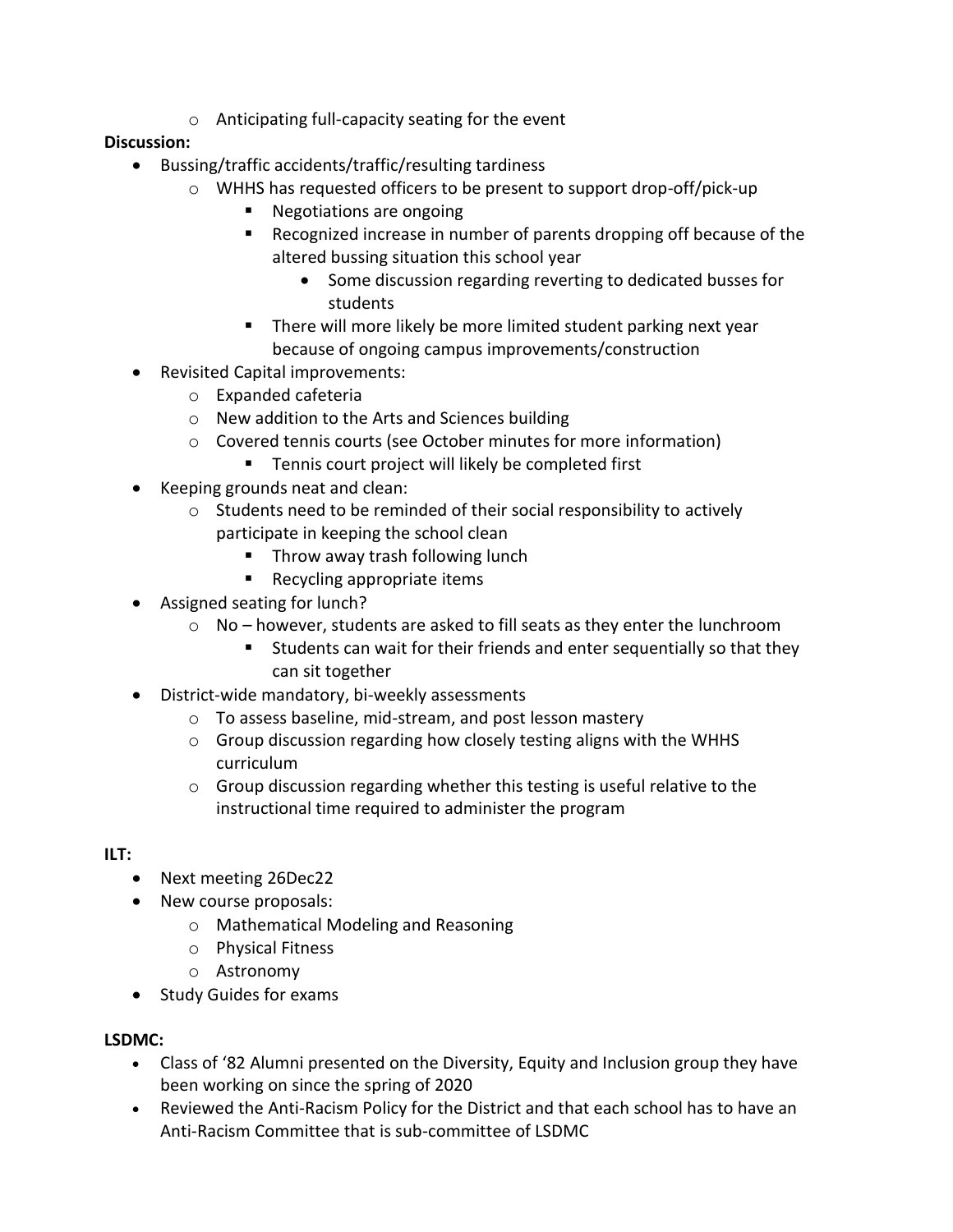- Voted to merge these two committees
	- o This will be the official Anti-Racism sub-LSDMC committee
	- o LSDMC reps are Saundra Oprea (parent) and Lisa Brokamp (teacher)

### **Hospitality:**

A fall faculty and staff appreciation gift will be distributed the week of finals

### **LOE:**

- $\bullet$  \$26,000 raised for the 2021/22 academic/fiscal year from 164 donations o Davis purchased 20 yard signs promoting LOE and placed around school
- Plan to include in Under the Dome and the Eagle Flyer in November.
	- o Will show donors by bracket
- Updates to Constant Contact needed and promote more parents to opt into WHHS Association emails
	- o An invitation to join was in the last Eagle Flyer.
	- o Unable to send tax forms for check donors since we don't have a parent directory

### **WalnutFest:**

- Venue walk-through occurred this week
- Parent donations solicited

### **Updates from each area/grade level**

# **7 th/8 th grade:**

- The parent calendar is nearing completion (specific to Junior Highschool)
- Upcoming activities
	- o Kindness canes (candy canes with a message) in Nov/Dec
	- o Cards for hospitalized kids
	- o Thanksgiving bake sale 19NOV2021
- Looking forward to planning the Twilight Ball next

# **9 th grade:**

- Thanksgiving gram fundraiser for November
- Holiday movie night in December

## **10th grade:**

- Received approval to host a spring event next year
	- o 'A Taste of 10.0' will be the theme
	- o Requested 23APR2022 for the date
	- o Will need help with planning, organizing, and executing

# **11th grade:**

- Movie night held 15OCT2021; another planned for 19NOV2021
- Upcoming events: